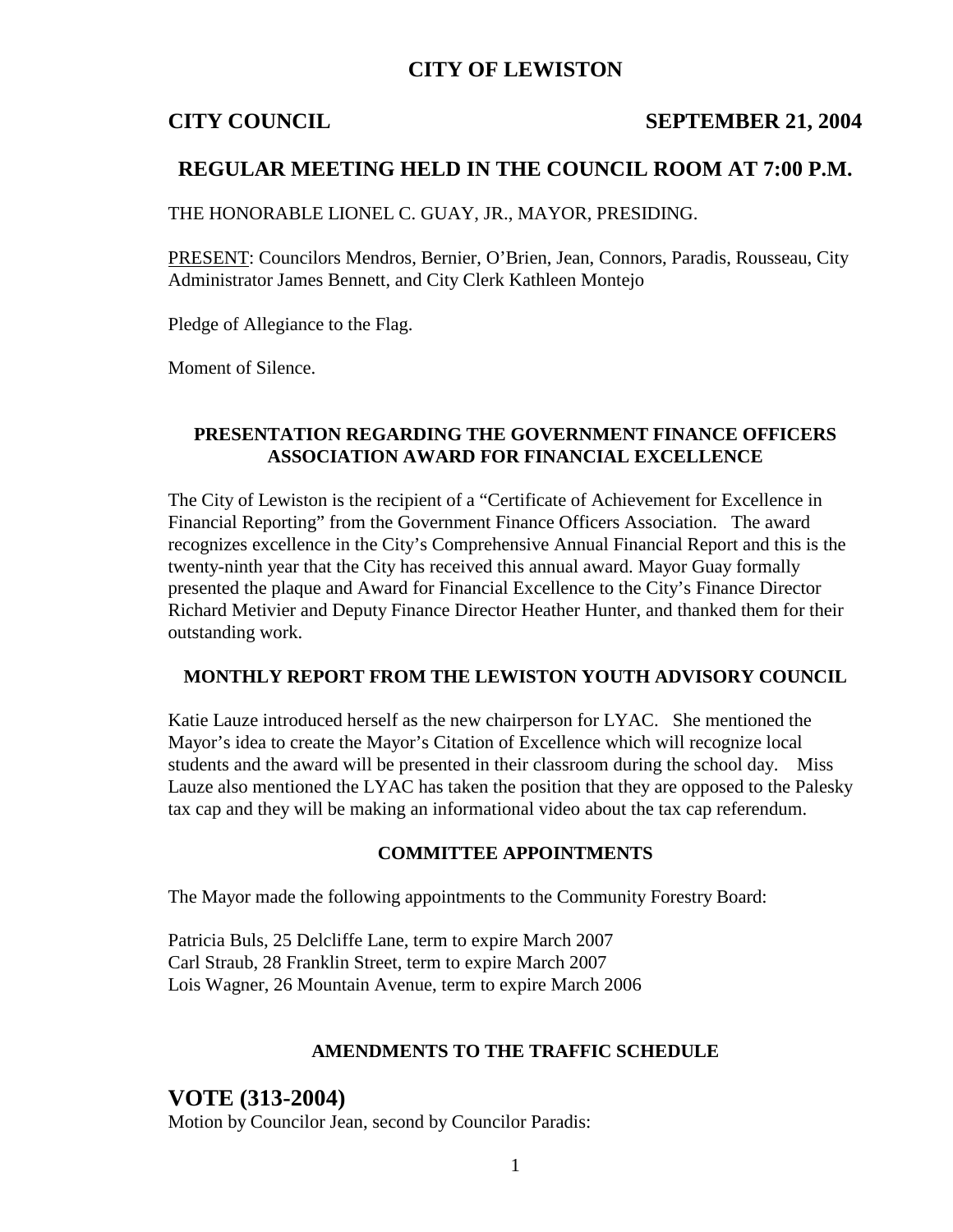To approve amendments to the Traffic Schedule to add a stop sign on Chelsea Lane at Mark Street:

Section 38 - Stop Signs

CHELSEA LANE 1 sign at Mark Street

Passed - Vote 7-0

## **VOTE (314-2004)**

Motion by Councilor Jean, second by Councilor Paradis:

To approve amendments to the Traffic Schedule to add stop signs on Jean Street at Owen Street, and on Owen Street at Jean Street:

Section 38 - Stop Signs

JEAN STREET 1 sign at Owen Street OWEN STREET 1 sign at Jean Street

Passed - Vote 7-0

### **ACCEPTANCE OF FEE INTEREST IN PARCEL OF LAND IN SUNNYBROOK ACRES**

# **VOTE (315-2004)**

Motion by Councilor Jean, second by Councilor Paradis:

To accept the fee interest in a parcel of land as depicted on the Plan of Sunnybrook Acres and as defined in the Release Deed as the side street running between Melody Lane and Jan's Boulevard, and to authorize the City Administrator to make, execute and deliver such deeds and other documents as he, in his discretion, may deem necessary or convenient to the accomplishment of such transaction. Passed - Vote 7-0

### **STREET ACCEPTANCE OF DISCOVERY DRIVE**

## **VOTE (316-2004)**

Motion by Councilor Jean, second by Councilor Paradis:

ORDERED, That Discovery Drive, with the boundaries and measurements of the same, as laid out and reported by the legal description, be hereby accepted, allowed and established as a public street or public way for the use of the City of Lewiston. Passed - Vote 7-0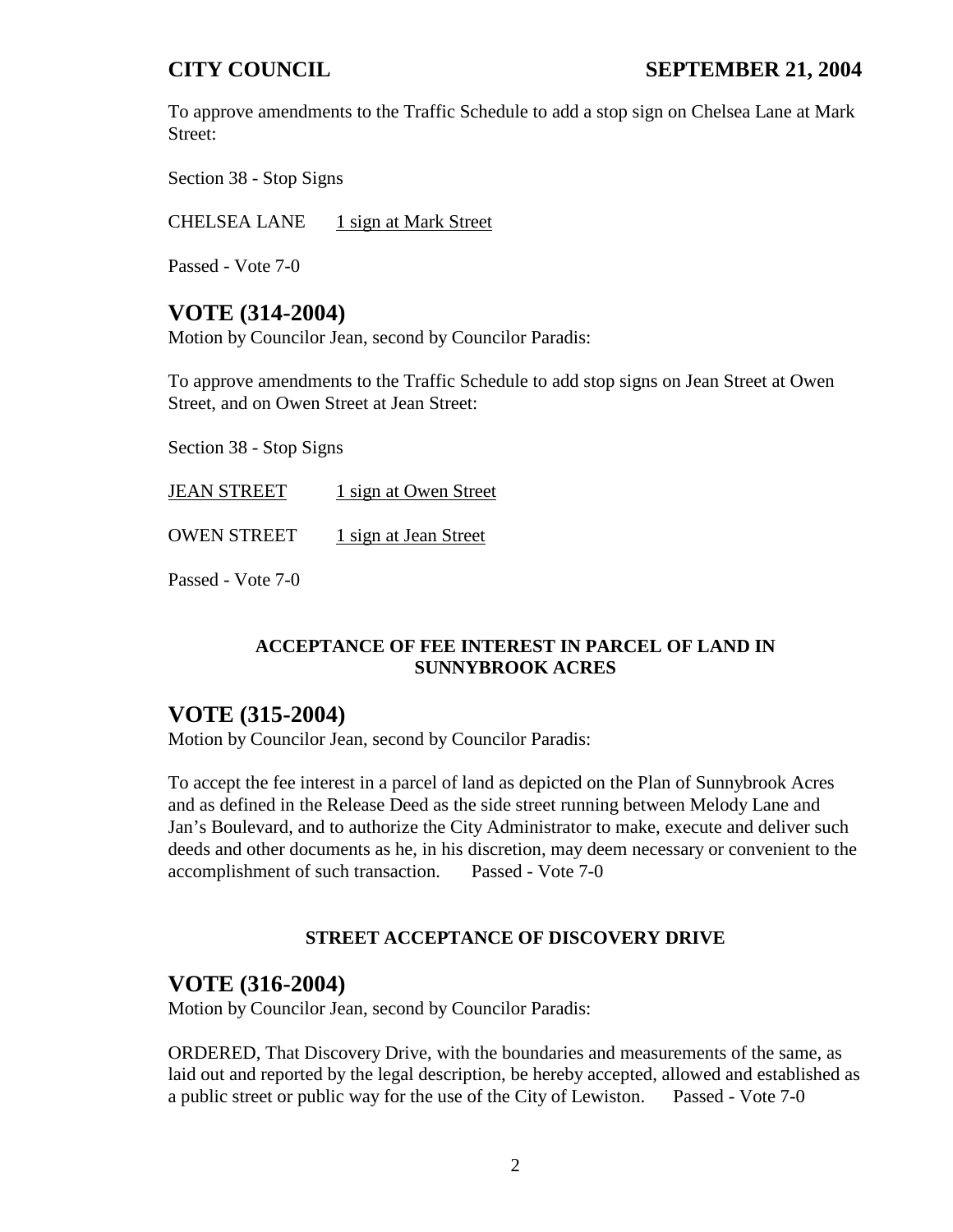### **STREET ACCEPTANCE FOR A PORTION OF WEDGEWOOD AVENUE**

## **VOTE (317-2004)**

Motion by Councilor Jean, second by Councilor Paradis:

ORDERED, That a portion of Wedgewood Avenue, with the boundaries and measurements of the same, as laid out and reported by the legal description, be hereby accepted, allowed and established as a public street or public way for the use of the City of Lewiston. Passed - Vote 7-0

### **STREET ACCEPTANCE OF DENISE AVENUE**

# **VOTE (318-2004)**

Motion by Councilor Jean, second by Councilor Paradis:

ORDERED, That Denise Avenue, with the boundaries and measurements of the same, as laid out and reported by the legal description, be hereby accepted, allowed and established as a public street or public way for the use of the City of Lewiston. Passed - Vote 7-0

## **STREET ACCEPTANCE OF MELODY LANE**

## **VOTE (319-2004)**

Motion by Councilor Jean, second by Councilor Paradis:

ORDERED, That Melody Lane, with the boundaries and measurements of the same, as laid out and reported by the legal description, be hereby accepted, allowed and established as a public street or public way for the use of the City of Lewiston. Passed - Vote 7-0

### **REQUEST TO CHANGE THE NAME OF DISCOVERY DRIVE TO GENDRON DRIVE**

## **VOTE (320-2004)**

Motion by Councilor Jean, second by Councilor Paradis:

To approve the request of the abutters to formally change the name of the road in the Gendron Business Park from "Discovery Drive" to "Gendron Drive". Passed - Vote 7-0

## **CONTINUANCE OF PUBLIC HEARING FOR THE PROPOSED ESTABLISHMENT OF THE WESTERN GATEWAY DEVELOPMENT DISTRICT DEVELOPMENT PROGRAM**

## **VOTE (321-2004)**

Motion by Councilor Jean, second by Councilor Paradis: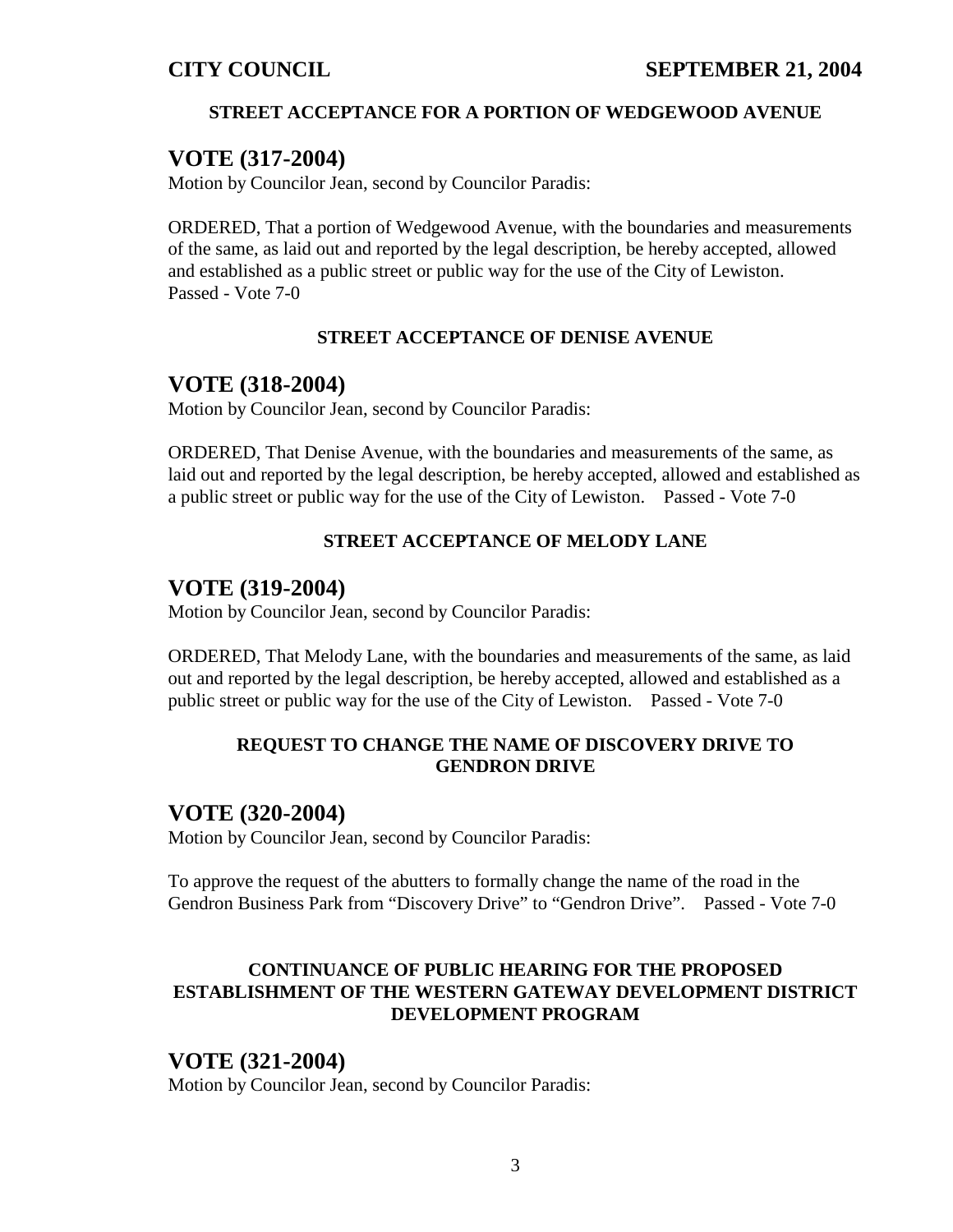To continue the public hearing for the proposed establishment of the Western Gateway Development District Development Program to the November 16, 2004 City Council meeting. Passed - Vote 7-0

### **CONTINUANCE OF PUBLIC HEARING FOR THE PROPOSED AMENDMENT OF THE BOUNDARIES OF THE SOUTHERN GATEWAY DEVELOPMENT DISTRICT**

Councilor O'Brien stated that she wants to ensure that public meetings with the area residents are held before the next City Council action regarding this item.

# **VOTE (322-2004)**

Motion by Councilor O'Brien, second by Councilor Jean:

To continue the public hearing for the proposed amendment of the boundaries of the Southern Gateway Development District to the November 16, 2004 City Council meeting. Passed - Vote 7-0

## **APPROVAL OF STATEMENT OF FINDINGS OF FACTS FOR DENIAL OF A LIQUOR LICENSE FOR THE CUSHY LOUNGE, 37 PARK STREET**

# **VOTE (323-2004)**

Motion by Councilor Jean, second by Councilor Rousseau:

To adopt the Statement of Findings of Fact for the denial of the application for a liquor license for The Cushy Lounge, 37 Park Street, and to direct the City Clerk to forward copies of the Statement to the applicant and the State Bureau of Public Safety:

Decision of the Lewiston City Council Denying Application for Liquor License for The Cushy Lounge, 37 Park Street.

### **Facts and Procedural History**

This matter came before the Lewiston City Council for hearing and action on September 7, 2004 pursuant to an application filed on August 20, 2004 by Mark Judd on behalf of The Cushy Lounge. The application, when reviewed by the Lewiston Police Department, was found to be lacking the following pertinent information required to approve or deny the application.

• When asked on the application form if the business owner has ever been convicted of any violation of the law, other than minor traffic violations, Mr. Judd claimed he had been charged with Assault in Portland, Maine and the date of conviction was September 28, 2003. Mr. Judd failed to mention this was a Domestic Violence Assault and he was found Guilty, placed on probation for 2 years and is currently on probation with Probation Officer Dentico;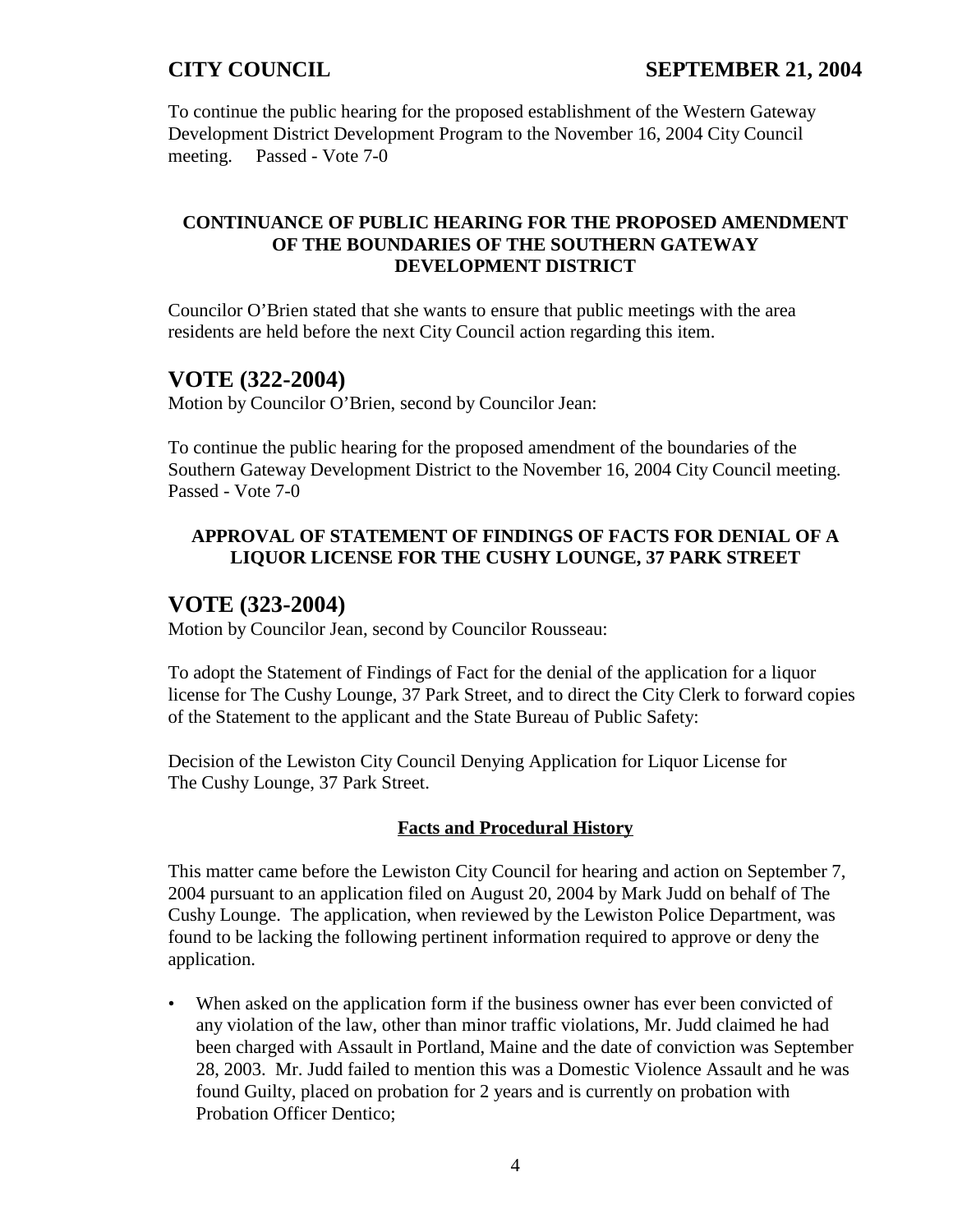# **CITY COUNCIL SEPTEMBER 21, 2004**

- Mr. Judd also failed to mention he was found Guilty on February 27, 2004 for Criminal Use of Disabling Chemicals, fined \$500.00, and has paid payments of \$400.00. The last payment was in July, and he now owes \$235.00 due to late fees. An Assault charge was dismissed at that time;
- Mr. Judd also failed to mention he was found Guilty on February 2, 1999 on a charge of Forgery and was sentenced to 364 days, all suspended and placed on probation for 1 year;
- Mr. Judd also failed to mention he was found Guilty of Criminal Mischief on November 17, 1998 and paid a \$200.00 fine.

The above findings meet the criteria contained in 28-A M.R.S.A. §654 (1) (A) for denying the issuance of a liquor license.

In addition, Mr. Judd stated he did not have a purchase and sales agreement for the intended location and did not have a lease agreement with the current building owner.

### **Decision**

Based on the above findings and for the reasons stated above, we hereby decide to deny the Restaurant/Lounge liquor license for The Cushy Lounge. Because that license is critical to obtaining the Special Amusement Permit sought by the applicant pursuant to 28-A M.R.S.A. §1054, we see no reason to consider or decide that application.

Passed - Vote 6-1 (Councilor Mendros opposed)

## **PUBLIC HEARING AND FIRST PASSAGE FOR CODE AMENDMENT REGARDING THE SOLID WASTE ORDINANCE**

Motion by Councilor Jean, seconded by Councilor Rousseau:

That the proposed amendment to the City Code of Ordinances, Chapter 62 "Solid Waste", Section 62-13 "Municipal collection of solid waste and recyclable materials" and Section 62-16 "Penalties and enforcement", receive first passage by a roll call vote and that the public hearing on said ordinance be continued to the meeting of October 5, 2004 for final passage.

Mayor Guay opened the public hearing for this item to receive citizen input and comment. No members of the public spoke for or against this item. Mayor Guay then closed the hearing. Councilor Rousseau expressed concern over the proposed amendment that would eliminate the four hour notice to landlords for each violation, and suggested pulling this section out until it could be discussed further.

# **VOTE (324-2004)**

Motion by Councilor Rousseau, second by Councilor O'Brien: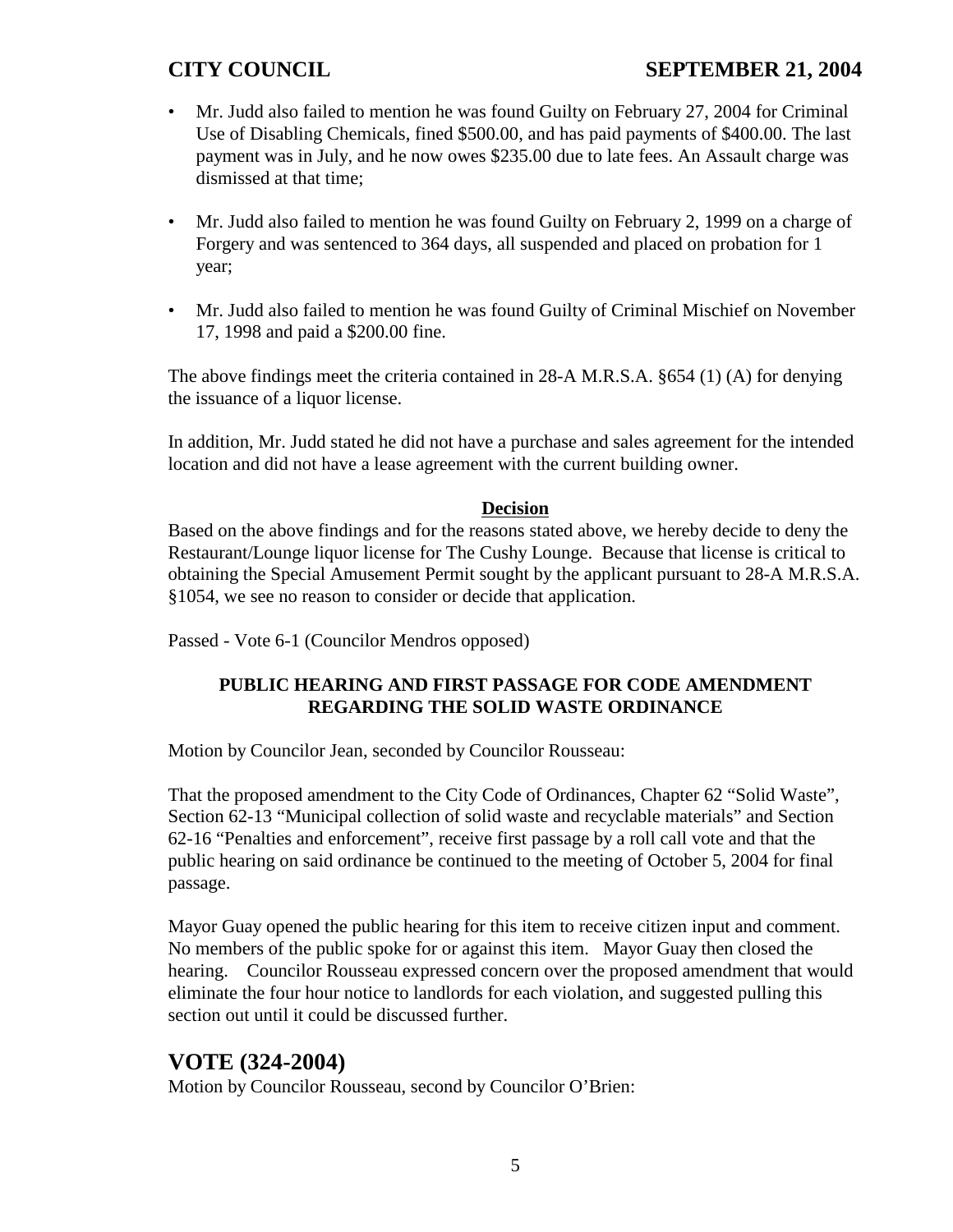To postpone the amendments to Section 62-16 to a Council meeting in November. Passed - Vote 7-0

Councilor Connors had questions regarding the intended meaning for the portion of the ordinance regarding new building owners and their eligibility to join the program. He stated the language is not clear as written and seems to conflict with the intention of the ordinance changes. He suggested postponing action on the entire amendment until the November meeting.

# **VOTE (325-2004)**

Motion by Councilor Connors, second by Councilor Bernier:

To postpone the entire proposed ordinance amendment to a Council meeting in November. Passed - Vote 4-3 (Councilors Mendros, O'Brien and Paradis opposed.)

### **PUBLIC HEARING REGARDING ADOPTION OF BOND RESOLUTION IN THE AMOUNT OF \$500,000 FOR THE COLISEE ADDITION PROJECT**

Councilor Bernier recused herself from this item, citing a conflict of interest. The City Administrator reminded Council that the concession area is being renovated and upgraded and should bring in increased revenues in food and beverage sales. He also noted the third floor meeting space will be completed with this renovation and the professional meeting space can be rented out by groups as additional income. Mr. Bennett also said the LUCCE Board is looking to sell the naming rights for the property. Mr. Bennett reviewed some issues with the Council that were discovered during the construction of the addition, such as asbestos in the building, soil and retaining wall issues and the increased cost of steel between the time the project was planned and the implementation phase. He noted that some sections of the project are being removed such as heated outside stairs, finished ceiling on the third floor meeting space and brick pavers in the front of the entrance. He mentioned that both the LUCCE Board and the Colisee Advisory Board had approved of the construction changes.

Tim Shelley, project engineer, reviewed the technical details of the soils testing and the retaining wall test boarings issues for the Council. Mr. Bennett reminded the Council that once the upgrades are completed, they should allow a wider selection of events and bookings to be held at the facility. He reminded the Council that to date, 1600 season tickets have been sold for the Maineiacs games. Councilor Jean asked if, down the road, the City will regret the cuts that are made now, and asked if in the long run, these changes will be a cost savings.

Mayor Guay opened the public hearing for this item to receive citizen input and comment.

Mike Blais spoke in favor of the renovation project and said that, as a business man, he realizes that unforeseen things happen during a renovation project, yet expressed frustration and concern that the City seems to get itself into projects that always have a high cost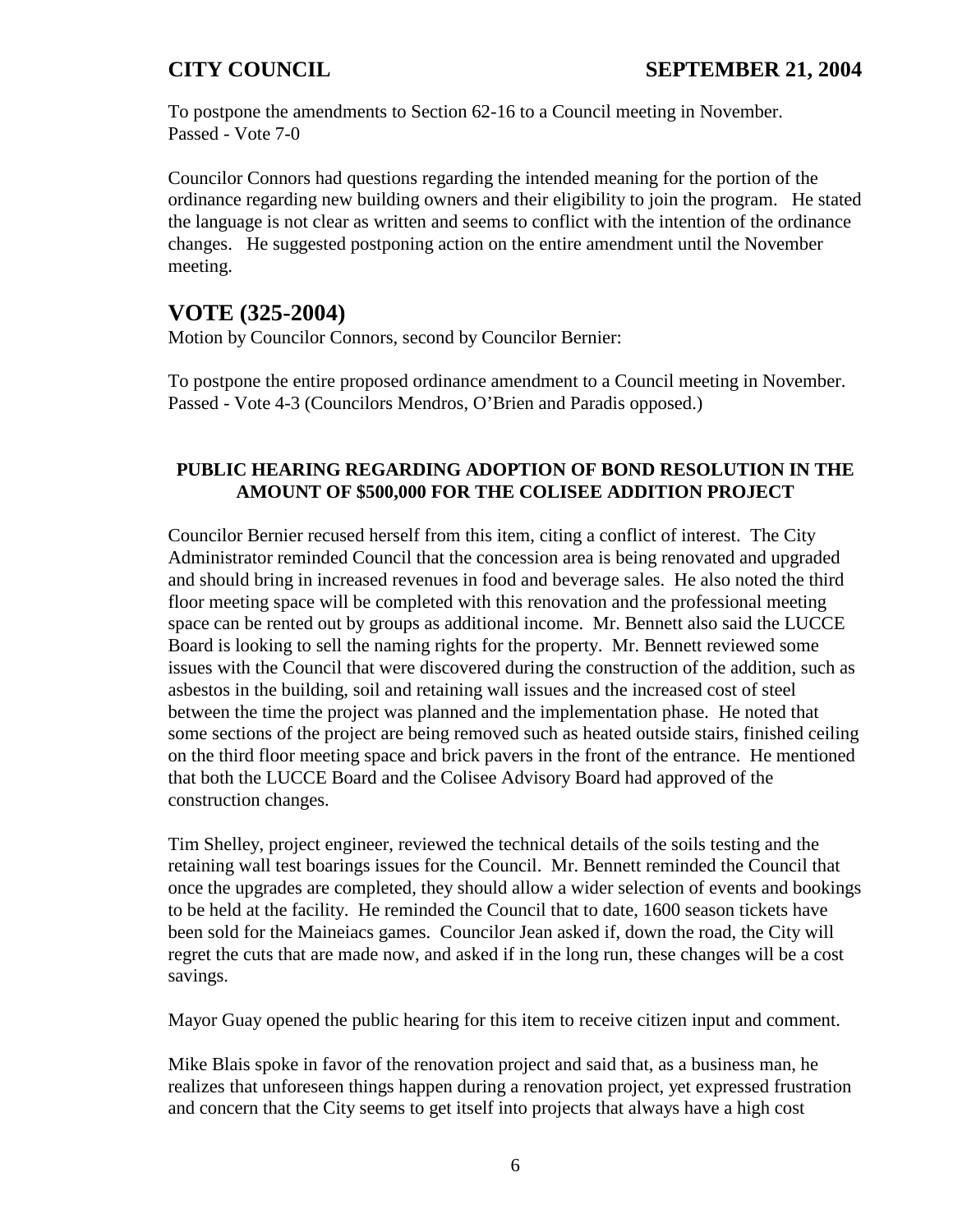overrun, and need to come back to the Council to additional money in order to complete the project. He noted that \$500,000 is a lot of money for an overrun, and suggested that costs should have been budgeted better upfront. Larry Gilbert spoke in favor of the project and said the City needs to invest money to make money and aesthetics is a big part of this project to make it a success. Mr. Gilbert said he does not mind paying taxes when he knows the investment is going to the future development of projects such as this. Paul Samson addressed the Council and said the community finally has pride in the building and he congratulated the Council for their support of this project.

Mayor Guay then closed the hearing. Councilor Mendros said he supports the Colisee but the cost is getting to be too high and he can not support the added expenses for this item. Councilor Rousseau said the construction issues were unforeseen problems and the City has commitments with contractors and the Maineiacs to get the work done. He said that everyone is doing everything possible to make this project work. He said that all construction costs are up for construction projects around the state due to recent increases in material costs. Mayor Guay noted this project alone will bring the City to the forefront and he said the Colisee is the best investment the City will make in any building. Wayne Thornton, manager of the Colisee, said the goal is to create a great facility for the entire community.

# **VOTE (326-2004)**

Motion by Councilor Jean, second by Councilor Rousseau:

Be It Ordered that the Bond Resolution of the Municipal Officers of the City of Lewiston, Maine, regarding the authorization to issue bonds in the amount of \$500,000 for the Colisee Addition Project, and authorizing and approving the bond documents, be adopted:

Ordered, that an additional \$500,000 be appropriated to finance the Colisee addition;

Further Ordered, that to meet this appropriation, \$500,000 will be raised by a Public Improvement Bond Issue;

Further Ordered, that the City Council instruct the Finance Director to advertise for bids for \$500,000 Public Improvement Bonds; to award the loan; and to employ Palmer & Dodge to furnish the legal opinion for the same; provided that in the alternatives, the Finance Director is authorized to award the loan to the Municipal Bond Bank;

Further Ordered, that the bonds shall be signed by the City Treasurer and Mayor;

Further Ordered, that the date, maturities, denominations, interest rate or rates, place or places of payment, form or other details of the bonds and of the provisions for the sale thereof shall be determined by the Finance Director;

Further Ordered, that bonds hereunder may be subject to call for redemption on such terms as may be determined by the Finance Director.

Passed - Vote 5-1-1 (Councilor Mendros opposed, Councilor Bernier abstained)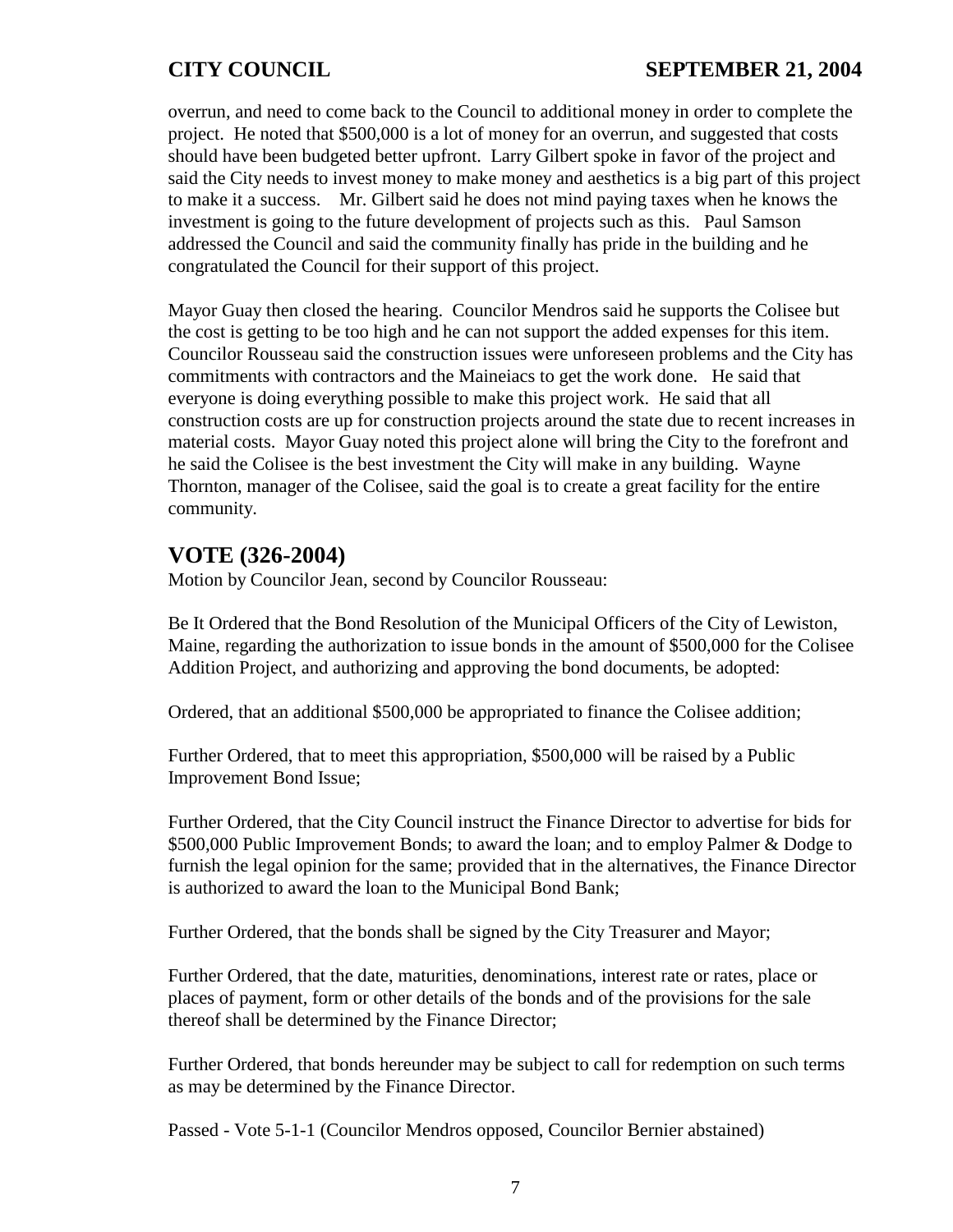### **PUBLIC HEARING REGARDING ADOPTION OF BOND RESOLUTION IN THE AMOUNT OF \$600,000 FOR THE SOUTHERN GATEWAY PARKING GARAGE**

Mayor Guay opened the public hearing for this item to receive citizen input and comment. No members of the public spoke for or against this item. Mayor Guay then closed the hearing. The City Administrator stated the planning for the project began over one year ago, and had an estimated project cost of \$4.5 million. He noted that bids were opened on August 19 and bids were higher than projected, one reason is that the cost of steel has increased by 50 percent during the year. Therefore, staff is recommending that some features of the project be eliminated, such as the \$110,000 cost for an elevator. He noted that there are some contractual obligations regarding this project that must be met. Councilor Bernier expressed concern regarding the high cost to build a parking garage. Councilor Rousseau noted that there was no way to forecast the unknown costs, saying that many business people are in the same position regarding construction projects. Councilor Paradis reminded the Council this project is part of the City's obligations for Bates Mill redevelopment.

# **VOTE (327-2004)**

Motion by Councilor Rousseau, second by Councilor Paradis:

To authorize the City Administrator to negotiate the addition of an elevator shaft to be covered by contingency funds, once the subsurface conditions are established to allow the contingency funds to be available. Passed - Vote 7-0

# **VOTE (328-2004)**

Motion by Councilor Jean, second by Councilor Rousseau:

Be It Ordered that the Bond Resolution of the Municipal Officers of the City of Lewiston, Maine, regarding the authorization to issue bonds in the amount of \$600,000 for the Southern Gateway Parking Garage, and authorizing and approving the bond documents, be adopted:

Ordered, that an additional \$600,000 be appropriated to finance the Southern Gateway Parking Garage;

Further Ordered, that to meet this appropriation, \$600,000 will be raised by a Public Improvement Bond Issue;

Further Ordered, that the City Council instruct the Finance Director to advertise for bids for \$600,000 Public Improvement Bonds; to award the loan; and to employ Palmer & Dodge to furnish the legal opinion for the same; provided that in the alternatives, the Finance Director is authorized to award the loan to the Municipal Bond Bank;

Further Ordered, that the bonds shall be signed by the City Treasurer and Mayor;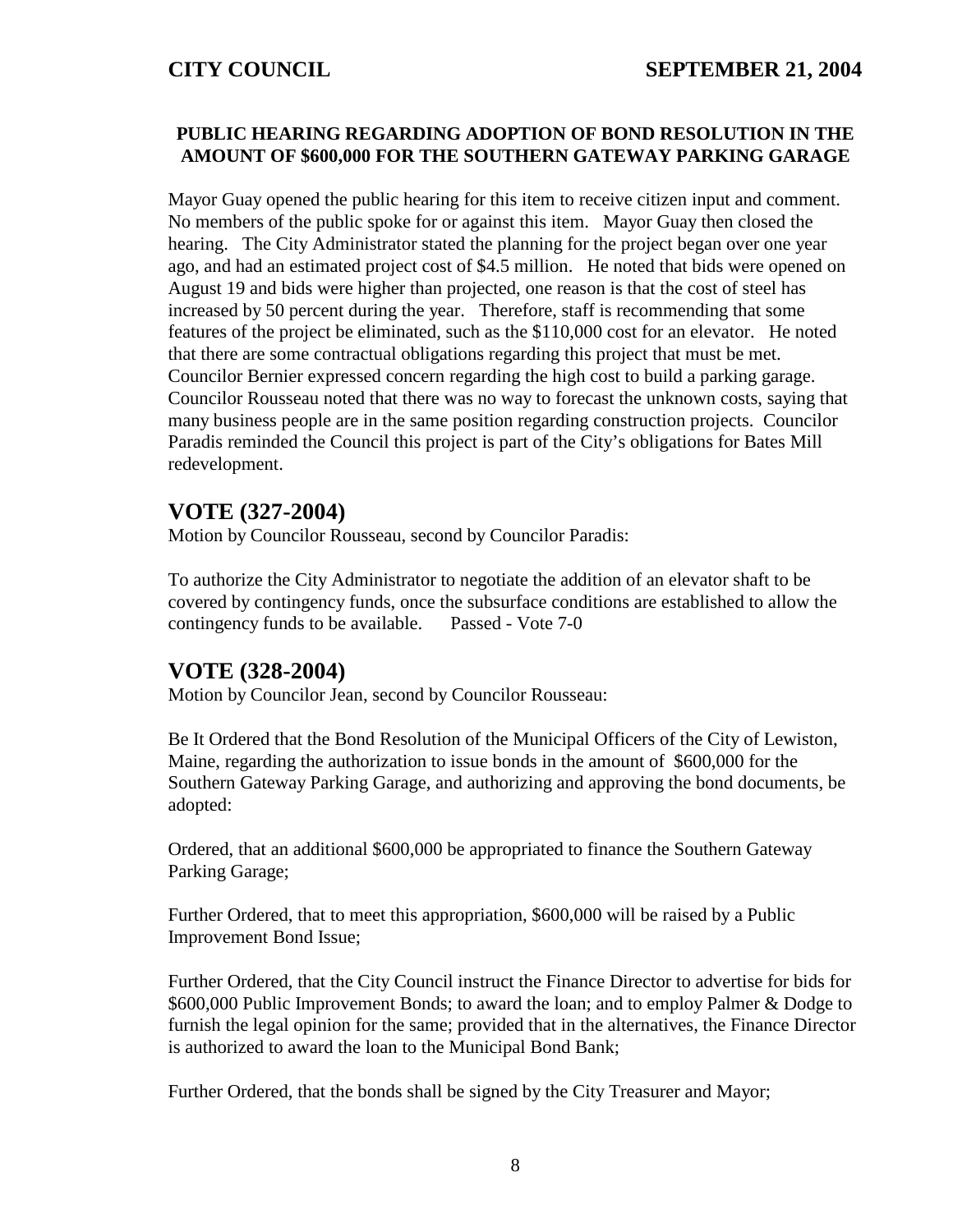Further Ordered, that the date, maturities, denominations, interest rate or rates, place or places of payment, form or other details of the bonds and of the provisions for the sale thereof shall be determined by the Finance Director;

Further Ordered, that bonds hereunder may be subject to call for redemption on such terms as may be determined by the Finance Director.

Passed - Vote 6-1 (Councilor Bernier opposed.)

Councilor Mendros retired from the meeting at this time.

### **PUBLIC HEARING REGARDING ADOPTION OF BOND RESOLUTION IN THE AMOUNT OF \$1,620,000 FOR THE SOUTHERN GATEWAY HERITAGE INITIATIVE PROJECT**

Councilor Rousseau recused himself from this item at this time, citing a conflict of interest. Mayor Guay opened the public hearing for this item to receive citizen input and comment. No members of the public spoke for or against this item. Mayor Guay then closed the hearing.

# **VOTE (329-2004)**

Motion by Councilor Jean, second by Councilor Connors:

Be It Ordered that the Bond Resolution of the Municipal Officers of the City of Lewiston, Maine, regarding the authorization to issue bonds in the amount of \$1,620,000 for the Southern Gateway Heritage Initiative Project, and authorizing and approving the bond documents, be adopted:

Ordered, that \$1,620,000 be appropriated to finance the Southern Gateway Heritage Initiative Project;

Further Ordered, that to meet this appropriation, \$1,620,000 shall be raised by a Public Improvement Bond Issue;

Further Ordered, that the City Council instruct the Finance Director to advertise for bids for \$1,620,000 Public Improvement Bonds; to award the loan; and to employ Palmer & Dodge to furnish the legal opinion for the same; provided that in the alternatives, the Finance Director is authorized to award the loan to the Municipal Bond Bank;

Further Ordered, that the bonds shall be signed by the City Treasurer and Mayor;

Further Ordered, that the date, maturities, denominations, interest rate or rates, place or places of payment, form or other details of the bonds and of the provisions for the sale thereof shall be determined by the Finance Director;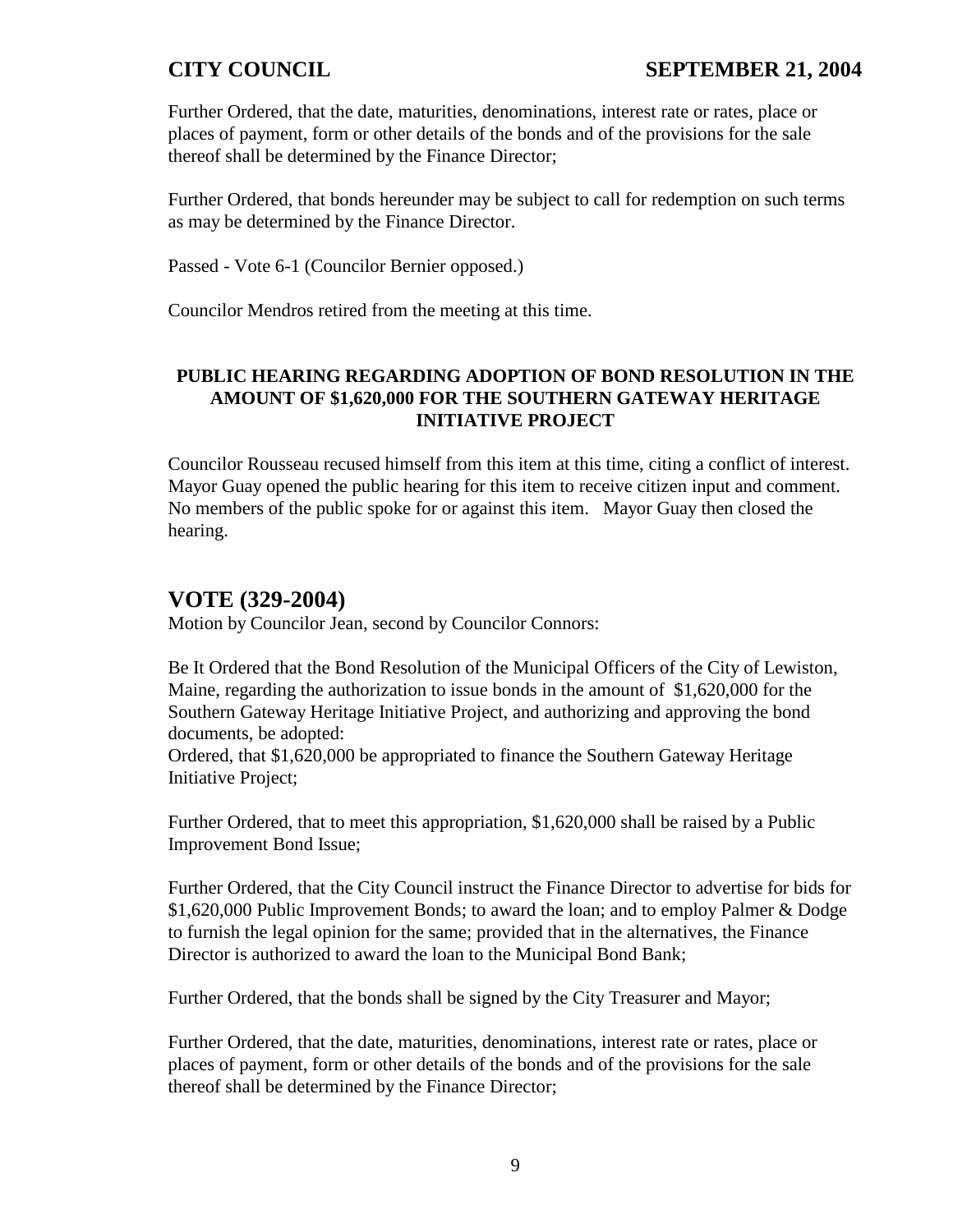Further Ordered, that bonds hereunder may be subject to call for redemption on such terms as may be determined by the Finance Director.

Passed - Vote 5-0-1 (Councilor Rousseau abstained.)

### **PUBLIC HEARING ON APPLICATIONS FOR AUTOMOBILE GRAVEYARD/JUNKYARD PERMITS**

Mayor Guay opened the public hearing for this item to receive citizen input and comment. No members of the public spoke for or against this item. Mayor Guay then closed the hearing.

## **VOTE (330-2004)**

Motion by Councilor O'Brien, second by Councilor Jean:

To grant Automobile Graveyard/Junkyard permits to Public Works Department, 424-482 River Road; Normand St. Laurent, 1445 Sabattus Street; Grimmel's Industries, 50 River Road, subject to conditions; and K.T.I. Bio Fuels, Inc., 38 Alfred A. Plourde Parkway, subject to conditions. Passed - Vote 6-0

### **PUBLIC HEARING ON A NEW LIQUOR LICENSE AND SPECIAL AMUSEMENT PERMIT FOR THE WRAP UP DELI & PUB**

Mayor Guay opened the public hearing for this item to receive citizen input and comment. No members of the public spoke for or against this item. Mayor Guay then closed the hearing.

# **VOTE (331-2004)**

Motion by Councilor Jean, second by Councilor Rousseau:

To authorize the City Clerk's Office to approve a new liquor license application and special amusement permit for The Wrap Up Deli & Pub, 30 Lowell Street. Passed - Vote 6-0

## **PUBLIC HEARING ON A NEW LIQUOR LICENSE APPLICATION AND SPECIAL AMUSEMENT PERMIT FOR CLOUD 9**

Mayor Guay opened the public hearing for this item to receive citizen input and comment. No members of the public spoke for or against this item. Mayor Guay then closed the hearing.

# **VOTE (332-2004)**

Motion by Councilor Jean, second by Councilor Rousseau: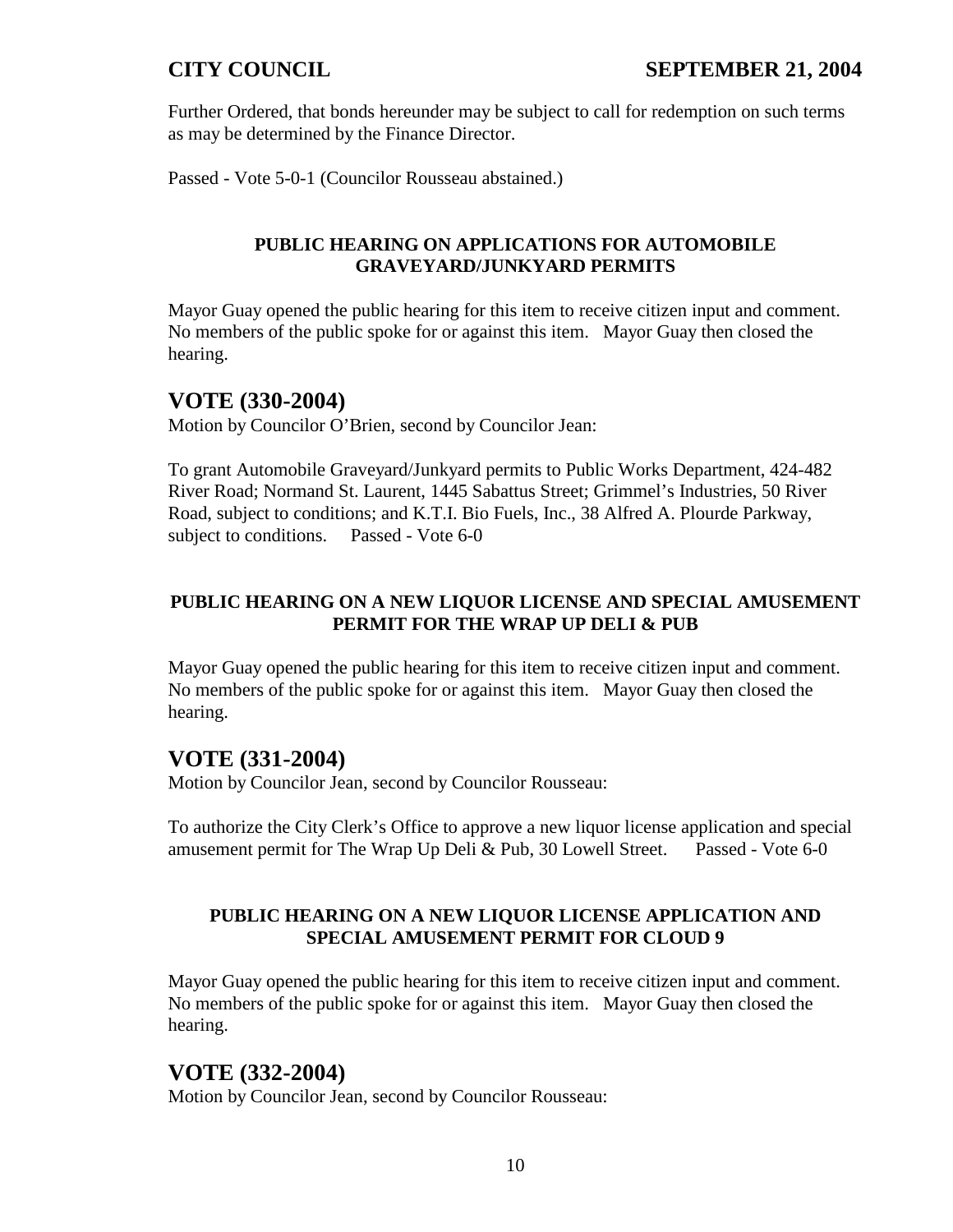To authorize the City Clerk's Office to approve a new liquor license application and special amusement permit for Cloud 9, 16-18 Park Street. Passed - Vote 6-0

### **PUBLIC HEARING FOR SPECIAL AMUSEMENT PERMIT FOR ROCK N' ROBINS**

Motion by Councilor Jean, second by Councilor Rousseau:

To grant a Special Amusement permit for dancing and entertainment to Rock n' Robins, 855 Lisbon Street.

The Police Chief addressed the Council regarding his recommendation that this permit be denied. He noted that on Thursday nights during June, July and August, the police have responded to many calls for service, usually between 11pm and 1am. He said on the Thursday nights in the summer, between 11pm and 1am, it is not unusual to have half of the police officers on duty at Rock 'n Robins. There have been 106 calls at this business from July 2003 until present, and noted that there are usually between forty and sixty people milling around in the front, and some are urinating and causing fights. The Chief stated that he has to deploy about one half of the department to this establishment on a regular basis on Thursday nights. Councilor Rousseau asked if, in the Chief's opinion, the business is properly supervised. The Police Chief stated that based upon the volume of calls for this business, the patrons are not properly supervised and this has been an on-going problem for the past several years. Councilor Rousseau stated that the number of people in front of the bar and their actions have been intimidating to the people going to the movie theater, and he noted that there are kids on skate boards riding around the parking lot and hanging out. Councilor Paradis inquired about the conditions that were attached to the permit last year, and if there were helping. The Chief stated one of the conditions was to have additional staff on duty during peak times, and this does not seem to be having an effect or helping since the number of police calls has increased rather than decreased. The Chief also concurred about complaints from the cinema patrons, noting that they have been scared. He said that some of the patrons in front of Rock 'n Robins have been in fights, noting that recently an officer was assaulted, that officers needed to use batons and there was a near riot on one night.

Mayor Guay opened the public hearing for this item to receive citizen input and comment. Michael Berube, owner of Rock 'n Robins, addressed the Council. He said that last year for his license renewal, there were 37 calls in the police log for this business, noting at the time the business was not flourishing. He said that now the business is flourishing and is the place to be in Lewiston on Thursday nights. Mr. Berube noted that with this type of business, there will be police involvement to an extent. He said his business is open five days a week, serves alcohol, has an established banquet facility where they serve hundreds of people at a time, and anytime that the mixture of alcohol and volumes of people are involved, there will be issues that arise.

Mr. Berube stated that his business was assigned to work with a police officer on an ongoing basis for communication and liquor enforcement purposes. Mr. Berube said that the officer indicated that there would be no problems with the renewal of the license, yet when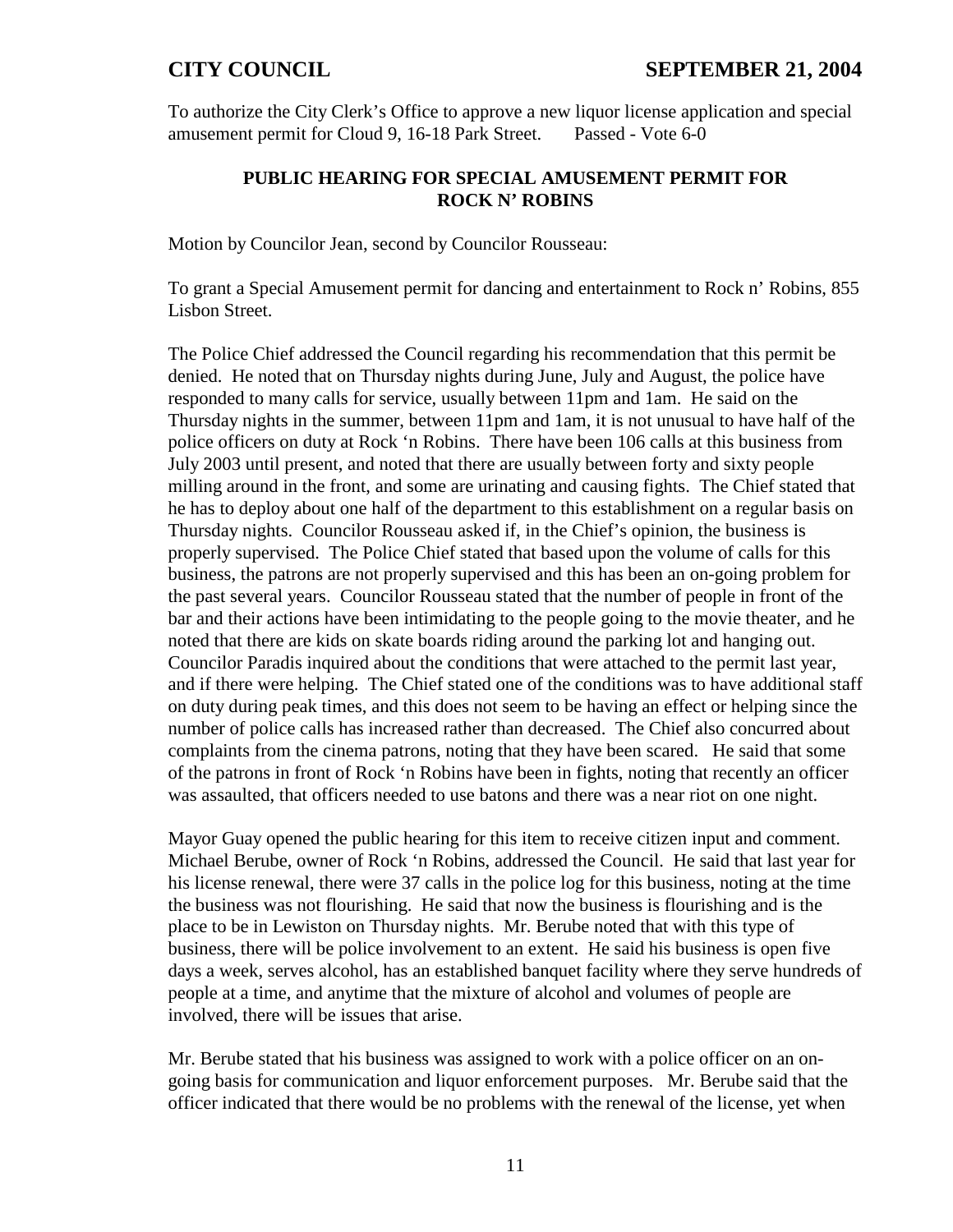the time approached for the renewal date, Mr. Berube learned the officer was unavailable and was re-assigned and the new officer was suggesting there were problems with the renewal. Mr. Berube stated he runs a professional business that has experienced tremendous growth in the past few months. He said he has spend almost \$300,000 in renovations to create a modern nightclub atmosphere, and noted the nature of the business will always invite some kind of mischief and problems. He said the business has a designated smoking area outside the club, and non-patrons are not permitted in this area. He said there are several wedding receptions that are already scheduled in advance at Rock n' Robins, and the loss of the entertainment permit would be detrimental.

The Police Chief reminded the Council that on Thursday night, August 27, there were about seventy five people in front of Rock 'n Robins, and fights broke out and the police officers needed to respond and use their night sticks, which is not common. He said that this location has been a concern on most Thursday nights, and other bars in town are not. Councilor Bernier said that she read the police reports and noticed there were about 40-50 people in front of the bar in September 2003 which created fights and other problems which involved the police department, noting this is not a new problem for the bar. She said that some of the regular patrons attending the bar have histories of involvement with the police, and underage kids are attracted to the bar and hang out in front to see what goes on

Mayor Guay then closed the hearing.

Motion by Councilor Bernier, second by Councilor Paradis:

To issue the license for a three month probationary period in which time the police department will monitor the situation and if problems continue, the police department can suspend the license.

Additional discussion occurred regarding the police department's discretion in determining if the license should be suspended based upon specific actions. The City Administrator recommended that the Council postpone action on this item until the next meeting to allow time for the Chief to review issues with Mr. Berube.

## **VOTE (333-2004)**

Motion by Councilor Connors, second by Councilor Rousseau:

To continue this item to the next Council meeting. Passed - Vote 6-0

### **INDUCEMENT RESOLUTION FOR FOSS ROAD LLC FOR THE EMERGENCY VEHICLES OF MAINE PROJECT**

### **VOTE (334-2004)**

Motion by Councilor Connors, second by Councilor Jean:

That the City Council hereby approves the Inducement Resolution for the Order authorizing the Finance Director to Execute an Inducement Agreement between the City of Lewiston and